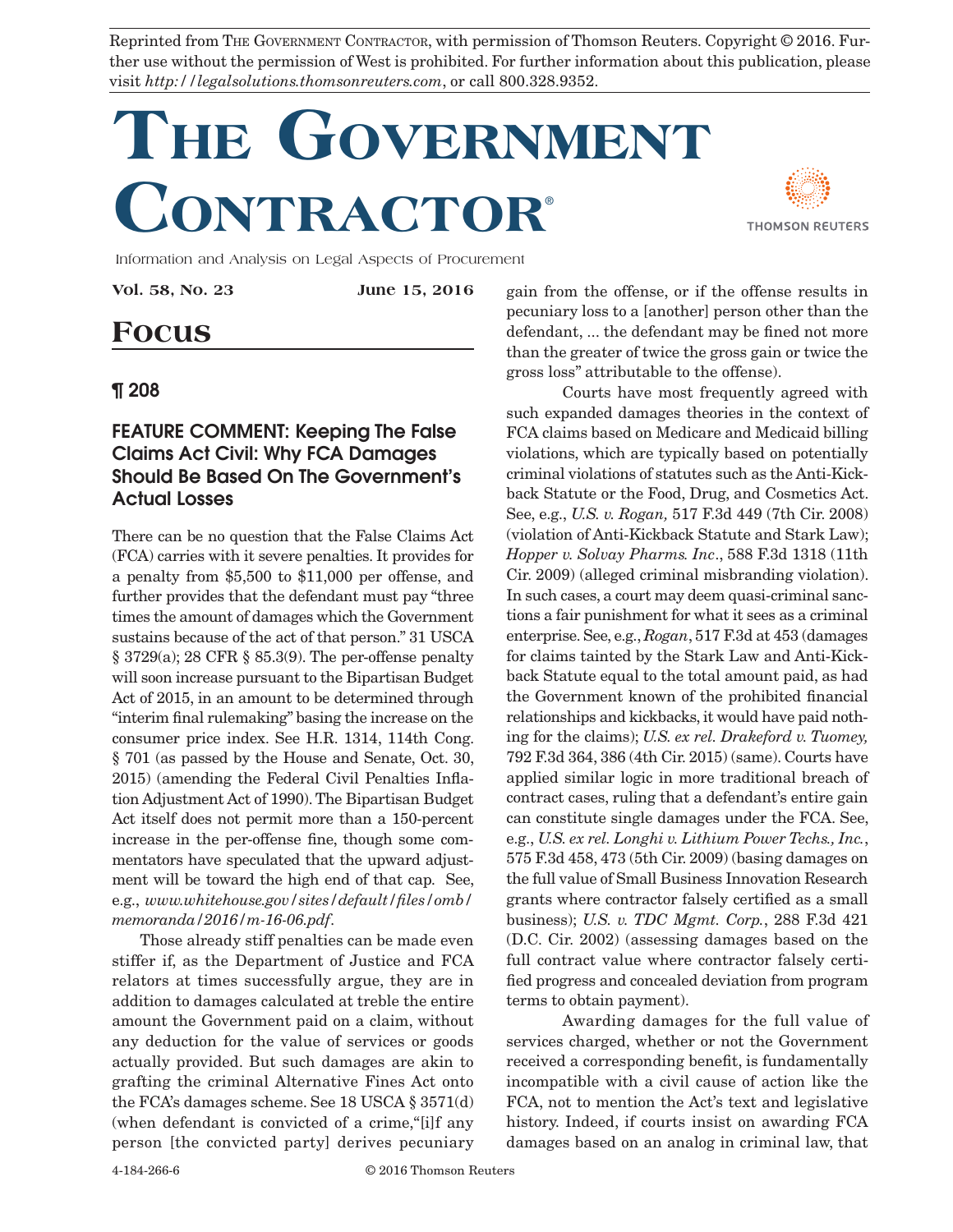analog should be restitution damages. But as the Supreme Court has reaffirmed, even criminal restitution sanctions should only be awarded for harm actually caused to the victim. See *Paroline v. U.S.*, 134 S. Ct. 1710 (2014); see also *U.S. v. Pikus*, 2015 WL 3794456 (E.D.N.Y. June 16, 2015) (rejecting Government's argument that restitution should be for full amount of services charged because of statutory mandate to limit restitution to losses "directly caused by" the offense). As recently as late April, the Fifth Circuit rightly noted that a criminal "who uses fraud to procure a contract but intends to provide the contracted-for services" should not be sentenced under a loss calculation in the same manner as one who "intends to totally cheat the victim, giving nothing in return." *U.S. v. Harris,* ---F.3d---, 2016 WL 1720046 at \*16 (5th Cir. Apr. 28, 2016). Accordingly, the court ruled that a procurement fraud defendant's Sentencing Guidelines range should be calculated under a loss calculation that deducts the fair market value of the services the defendant had rendered under the allegedly fraudulently procured contract. Id. If "full value" damages would not be permitted as restitution or as a basis for sentencing in a *criminal* claim, it is time for courts to seriously reconsider whether they are truly "damages" in the civil context. It is simply inappropriate to award what are essentially criminal *fines* as *single damages* in a civil FCA claim. Courts should force the Government to prove criminal conduct beyond a reasonable doubt if it seeks criminal fines from a defendant. See 18 USCA § 3571(d).

**The FCA Is a Civil Fraud Statute, and Traditional Civil Fraud Damages Should Apply**—The FCA is a civil fraud statute designed to protect the public fisc; it is not an independent enforcement mechanism for all federal laws. *U.S. ex rel. Clausen v. Lab. Corp. of Am., Inc.*, 290 F.3d 1301, 1311 (11th Cir. 2002) ("The False Claims Act does not create liability merely for a health care provider's disregard of Government regulations or improper internal policies unless, as a result of such acts, the provider knowingly asks the Government to pay amounts it does not owe."); *U.S. ex rel. Steury v. Cardinal Health, Inc*., 625 F.3d 262, 272 (5th Cir. 2010) ("The [federal] FCA is not a general 'enforcement device' for federal statutes, regulations, and contracts. Not every breach of a federal contract is an FCA problem."); *In re Baycol Prods. Litig*., 732 F.3d 869, 874 (8th Cir. 2013) ("The FCA is not concerned with regulatory noncompliance, but with false or fraudulent claims that cause the Government to pay money." (quotation omitted)). Yet,

the boundary between civil and criminal sometimes becomes muddled, particularly where FCA claims rest on a theory that a party contracting with the Government has committed a criminal violation in the course of fulfilling the contract, and the Government would have refused to pay under the contract had it known of the underlying violation. See, e.g.*, U.S. ex rel. Barrett v. Columbia/HCA Health Care Corp*., 251 F. Supp. 2d 28, 33 (D.D.C. 2003) ("compliance with the [Anti-Kickback Statute] and Stark Laws would affect the Government's decision to pay" claims). However, at bottom, FCA claims are not criminal claims; they are civil claims more akin to a breach of contract*.* See, e.g., *Clausen,* 290 F.3d at 1311.

It is well established that breach of contract plaintiffs—even those pressing a fraud-based claim must prove an actual loss suffered as a result of the breach or fraud in order to establish damages. See, e.g., *Godley v. U.S.*, 5 F.3d 1473, 1476 (Fed. Cir. 1993) ("Illegal acts by a Government contracting agent do not alone taint a contract ... Rather, the record must demonstrate some causal link between the illegality and the contract provisions [being enforced]."); *Winant v. Bostic,* 5 F.3d 767, 776 (4th Cir. 1993) (damages under North Carolina unfair and deceptive practices statute were, consistent with common law fraud damages, "the difference between what was received and what was promised"); Restatement of Contracts (Second) § 347, comment (e); Am. Jur. 2d § III(c)(1)(50). This, then, is the measure of damages that should be used in FCA claims. That interpretation is not only bolstered but necessitated by the language of the FCA itself, which provides that the Government may receive "three times *the amount of damages which the Government sustains because of the act of"* the defendant. 31 USCA  $\S 3729(a)(1)$  (emphasis added); see also *U.S. v. Bornstein*, 423 U.S. 303, 317, n. 13, (1976) (the Government is entitled to receive damages under the FCA "equal to the difference between the market value [of the item] it received and retained, and the market value it would have received if they had been of the specified quality.").

Courts seem to more readily recognize this principle when reviewing claims more akin to traditional breach of contract claims. For example, in *U.S. v. Anchor Mortgage Corp.*, the Seventh Circuit had little problem interpreting the FCA to require trebling of only net damages—in other words, the difference between the value the Government contracted to receive and the value the Government actually received. 711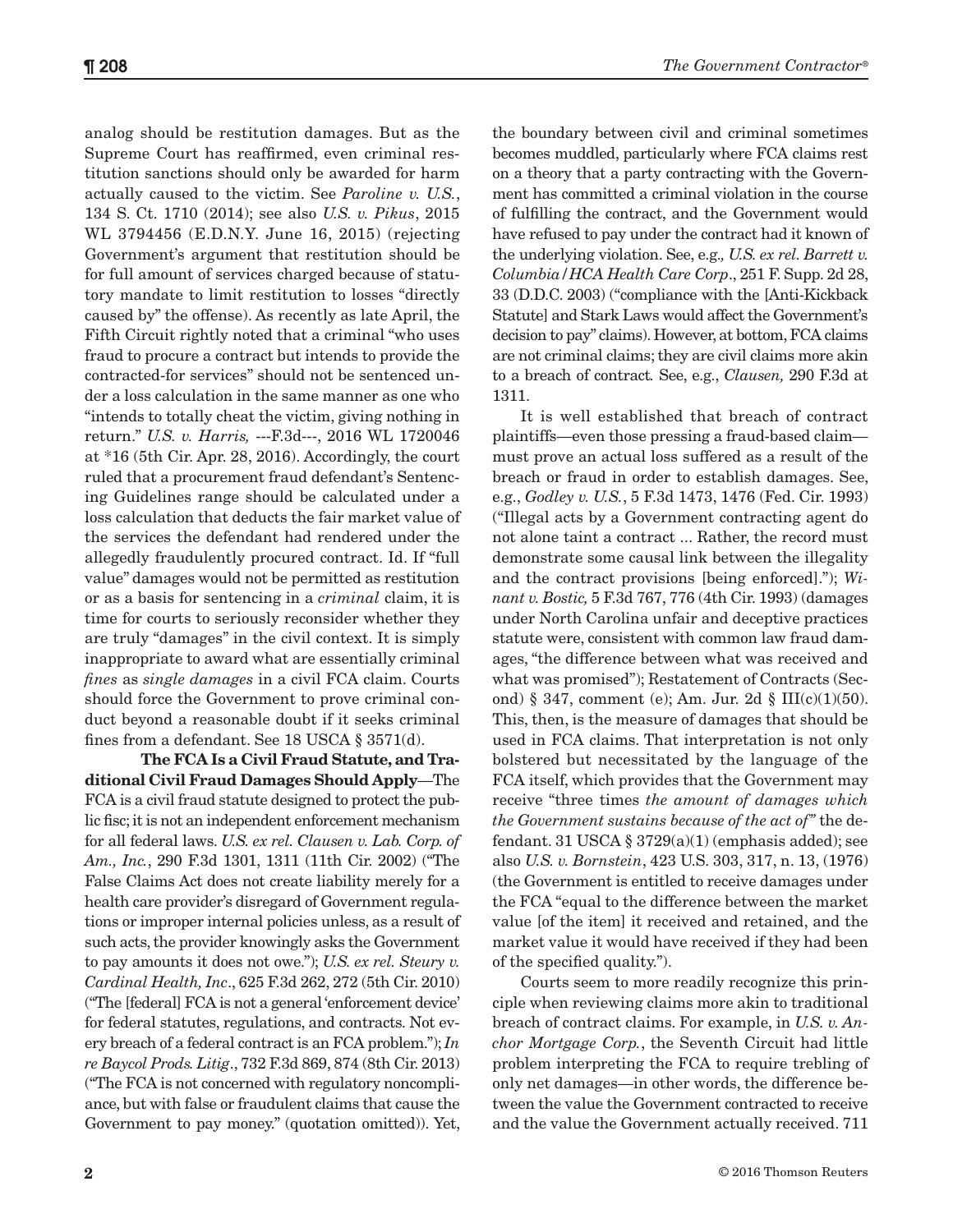F.3d 745 (7th Cir. 2013). The Seventh Circuit's *Anchor Mortgage* opinion is difficult to square with the same Court's holding in *Rogan*, 517 F.3d at 453, where the Court did not reduce damages for medical care actually provided to beneficiaries of Government health care programs. While in theory the *Anchor Mortgage* decision concerns the amount of damages that are trebled while the *Rogan* decision looks to entitlement to damages generally, it is also possible that the difference is best explained by the fact that the *Anchor Mortgage* case presents more traditional claims that did not involve underlying criminal conduct, while the *Rogan* case did involve criminal conduct.

Similarly, in *U.S. ex rel. Davis v. District of Columbia* the D.C. Circuit rejected a claim that the D.C. Public Schools (DCPS) should pay FCA damages relating to Medicaid reimbursements of transportation services it provided to special education students. 679 F.3d 832 (D.C. Cir. 2012). In that case, there was no dispute that DCPS had, in fact, provided the transportation services, nor that those services were properly covered by Medicaid. However, the relator alleged that DCPS had submitted false claims because it failed to keep appropriate records, and the recordkeeping requirements were a precondition to payment. Id. at 834-35. Expressly because the case "in no way call[ed] into question the value of the medical care provided by DCPS," the D.C. Circuit found it irrelevant that the Government would not have paid the claim if it had known of the lack of documentation. Id. at 840. The court instead reasoned that the maintenance of documents "has no independent monetary value" and that the Government did not receive "less than what it believed it had purchased," and accordingly there were no damages. Id.; see also *U.S. v. Sci. Applications Int'l Corp.*, 626 F.3d 1257 (D.C. Cir. 2010). Other courts have reached similar conclusions. See, e g., *U.S. ex rel. Compton v. Midwest Specialties, Inc*., 142 F.3d 296, 304 (6th Cir. 1998) (FCA damages are the difference between "the value received by the Government" and the value that the Government contracted to receive).

More recently, the Sixth Circuit strongly endorsed a requirement for "actual damages" in *U.S. v. United Techs. Corp.*, 782 F.3d 718 (6th Cir. 2015). In that case, a military contractor allegedly made false statements to the Air Force as it competed with a rival company to win a contract to supply the Air Force with engines for a particular fighter jet. Id. at 720. The defendant did not gain much, if any, business as a result of the alleged fraud, which was eventually discovered. Id. And, in the end, the effects on competition likely meant that the Air Force actually paid market price for the engines it did purchase from the defendant. Id. at 730-31. The Sixth Circuit noted that where "the government gets what it paid for despite a contractor's misstatements, it has suffered no 'actual damages.'" Id. at 731. Thus, the court concluded that damages should be measured with reference to the "fair market value" of the services provided. Id. Accordingly, the Sixth Circuit reversed a large damages award and remanded the case to the trial court to consider whether the Government had proven that it was actually damaged by the defendant's misstatement, in light of the fact that the Air Force only purchased engines from the defendant after it had successfully competed for the business (and lowered its prices accordingly). Id. at 734; see also *U.S. ex rel Harrison v. Westinghouse Savannah River Co.*, 352 F.3d 908, 922-23 (4th Cir. 2003) (requiring plaintiff to prove "how much more the government paid ... to perform the subcontract than it would have paid another firm absent the false … certification.").

Courts' intuitive reactions in these cases might stem from their sense that ruling otherwise would divorce the FCA action from general principles of breach of contract and civil fraud claims. See *United Techs*., 782 F.3d at 731 (stating that its damages analysis was consistent with "the black letter law of fraud and restitution"); *U.S. ex rel Wilson v. Kellogg Brown & Root, Inc.*, 525 F.3d 370 (4th Cir. 2008) (finding that FCA relator could not base a claim on "nothing more than his own interpretation of an imprecise contractual provision" and that "[t]o hold otherwise would render meaningless the fundamental distinction between actions for fraud and breach of contract"); *Steury,* 625 F.3d at 268; *Mikes v. Strauss*, 274 F.3d 687, 699 (2d Cir. 2001) (FCA relators must prove that a contractor's compliance with a contractual provision was a "condition" or "prerequisite" for payment under a contract in order to claim the entire payment under the contract as damages); see also *Ebeid ex rel. U.S. v. Lungwitz*, 616 F.3d 993, 998 (9th Cir. 2010) (requiring the contractor to have expressly certified compliance with a law, rule, or regulation prior to violating it and submitting invoices for FCA liability to attach). In this way, courts can ensure not only that the Government is only collecting on damages it actually suffered, but also that breaches of contract with the Government have no greater consequences than breaches of contract with any private party.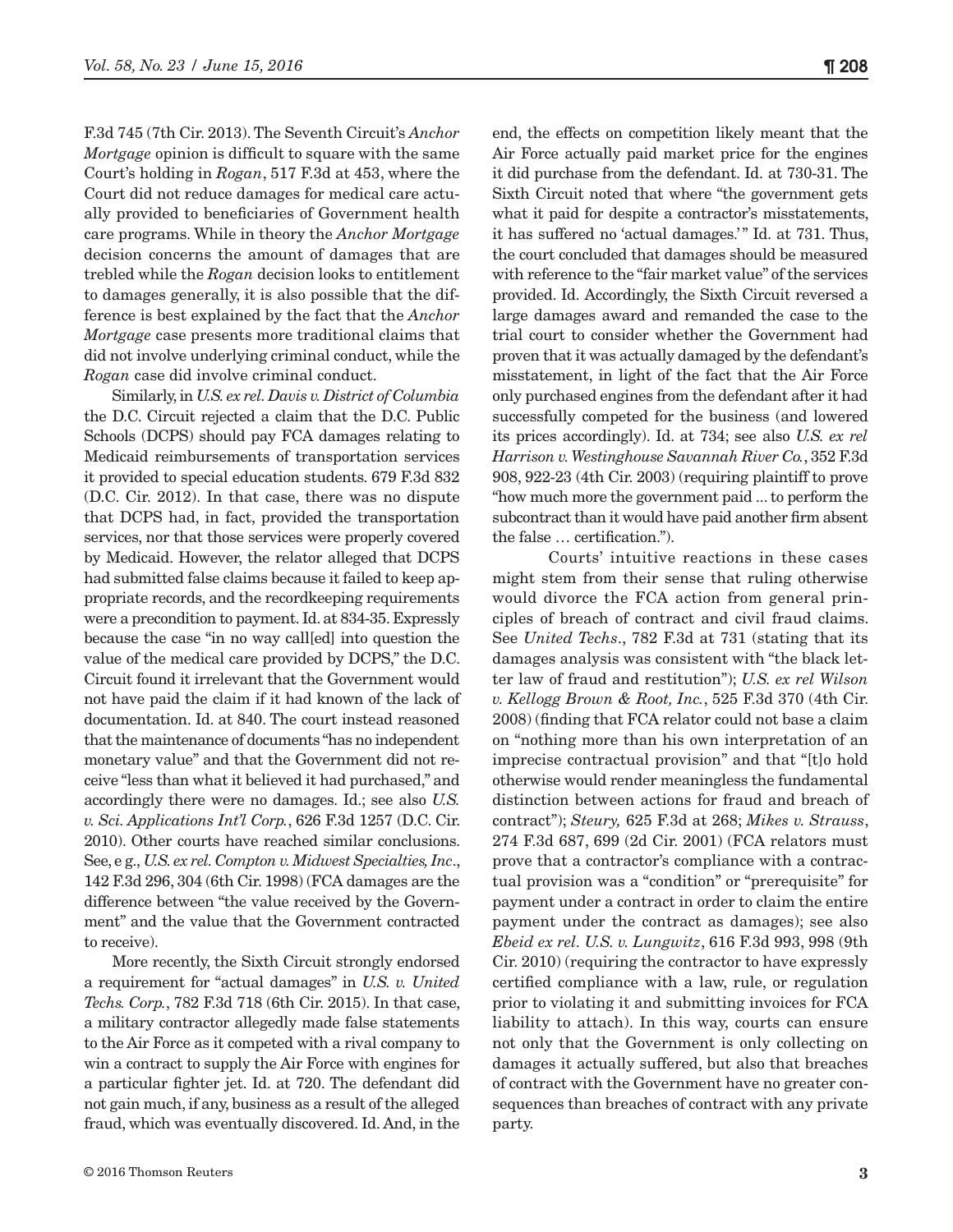**Alternate Damages Theories Should Be Rejected**—However, this seemingly intuitive principle of contract law often goes by the wayside in FCA cases premised on the defendant's alleged violations of criminal statutes. In such cases, the Government often claims that it has been monetarily "damaged" by the entire amount it paid for a good or service, regardless of whether those goods or services were actually administered or necessary. This is because, the Government frequently argues, the entire claim is "tainted" by an underlying criminal violation, and had the Government known of that "taint," it would never had paid the claim. See, e.g., *Pogue v. Am. Healthcorp, Inc.*, 914 F. Supp. 1507 (M.D. Tenn. 1996); *Rogan*, 517 F.3d at 453. Indeed, the *Rogan* court took this analysis a step further by implying that it is inherently impossible for the Government to receive value for a Medicare or Medicaid payment made for purposes of providing a beneficiary's health care. Id. at 454 ("The Government offers a subsidy ... with conditions. When the conditions are not satisfied, nothing is due. Thus the entire amount ... received on these claims ... must be paid back.").

Damages figures under this theory can be astronomical and extremely attenuated. For example, many complex services are billed under what is known as a Severity Diagnosis Related Group (DRG) basis. Under that billing system, the Centers for Medicare and Medicaid Services classifies hospital inpatient cases into 500 payment categories based on anticipated resource utilization and other factors. The DRG codes "bundle" services that are needed to treat a patient with a particular disease or diagnosis, and CMS creates a rate of payment based on the average cost to deliver the care associated with a particular DRG code. In other words, inpatient hospital claims, by the time they are paid by CMS, are generally calculated on the basis of a patient's diagnosis, not by the specific goods and services consumed by the patient during her hospital stay. Under the "taint" theory, the Government could go so far as to claim that if one small portion of the services provided as part of the DRG bundle (for example, the anesthesia used to operate on an appendicitis patient) is tainted by a kickback, the *entire* DRG payment for that diagnosis can be considered single damages.

The flaws with the "taint" theory can further be illustrated in the medical context. Suppose a defendant's Medicaid claim was "tainted" by an underlying kickback, but that the defendant actually rendered medically necessary services to the patient before submitting the claim. The Medicaid beneficiary would have every right to (and presumably would) get medically necessary services from another provider even in the absence of any illegal activity on the provider's part, and the Government would be required to pay for that service. Accordingly, the public fisc is not "damaged" by the entire amount the Government paid to the provider who submitted a false or "tainted" claim; it is "damaged" by the amount above and beyond what it would have paid *some* provider to render medically necessary services to a beneficiary. The Government has undoubtedly received some value by eliminating the need to pay for a service that it would otherwise be required to pay a different provider. Indeed, if *Rogan*'s "subsidy theory" were taken to its logical conclusion, there would be no consideration for the Government behind any Medicaid or Medicare provider contract, and it would be impossible for a provider to breach a contract by providing subpar medical services to beneficiaries. After all, if the contract has no value for the Government, it would be impossible for the sub-par services to have had a value of less than zero. The other problem with the "taint" theory is that it

is directly contrary to the legislative history of the statute. On Sept. 12, 2007, Sen. Chuck Grassley (R-Iowa) introduced S. 2041, The False Claims Correction Act of 2008. In comments to the draft bill, the Government urged the Senate to amend the language of the FCA to provide for a penalty "plus 3 times the amount of money or property paid or approved because of the act of that person." DOJ comment letter on S. 2041, Feb. 21, 2008. The Senate asked the Chamber of Commerce for its views on the proposed change. The Chamber argued that the proposed change was "bad policy" for a number of reasons. Letter of John T. Boese on behalf of the Chamber of Commerce and the U.S. Chamber Institute for Legal Reform Regarding S. 2041, March 19, 2008 (Chamber comment). Among other objections, the Chamber noted that the proposed change would not serve the FCA's goal of protecting the public fisc, and instead would result in "enormous windfalls" to the Government. In the end, no action was taken on S. 2041 and the bill did not become law. The following year, Senator Patrick Leahy (D-Vt.) introduced S. 386, the Fraud Enforcement and Recovery Act of 2009 (FERA), which proposed amendments to the FCA that did *not*  include any changes to the damages calculation. That bill passed and was signed into law in May 2009.

If "taint-based" damages are contrary to the text of the FCA, its legislative history, and precedent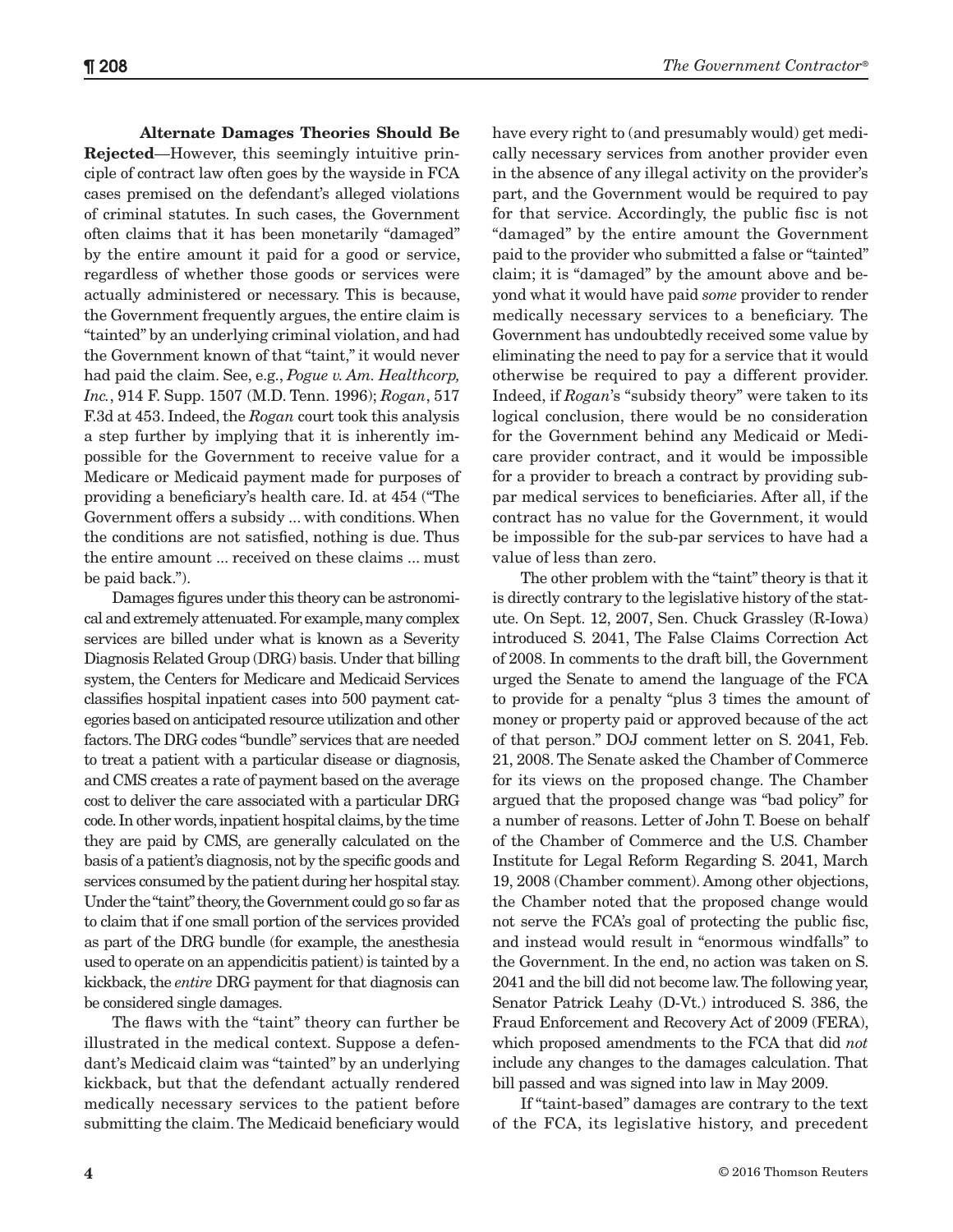interpreting the Act, why are they so appealing to certain courts? Likely because, as the *Rogan* court put it, some courts feel that a defendant who violates a criminal law should not be able "to keep money obtained from the treasury by false pretenses, or avoid the penalty for deceit." *Rogan*, 517 F.3d at 454. In other words, when faced with an FCA violation based on a criminal statute, it seems intuitive to courts that criminal sanctions similar to those imposed under the Alternative Fines Act are appropriate to deter the conduct in the future. See 18 USCA § 3571(d) (providing for fine of twice the defendant's gain or victim's loss).

That logic has significant holes. For one thing, the FCA's own penalties provision provides more than enough deterrence against submitting a false claim. Those penalties could be so exorbitant that they could run afoul of the Eighth Amendment's prohibition against excessive fines, which is obviously an amount well in excess of disgorgement of ill-gotten gains. See, e.g., *U.S. ex rel. Smith v. Gilbert Realty*, 840 F. Supp. 71 (E.D. Mich. 1993); *U.S. ex rel. Lamberts v. Stokes*, 640 F. Supp. 2d 927 (W. D. Mich. 2009). For another thing, Congress is perfectly capable of expressly providing for complete disgorgement of any amounts collected if that is what it intended to do. See 42 USCA §  $1395nn(g)(1)-(2)$  (Stark Law provision forbidding the Government from paying claims submitted in violation of its terms and requiring disgorgement of any amounts collected for services performed in violation of the act). It did not do so in the FCA, which requires proof of actual "damages" to the public fisc. As the Fifth Circuit recently reiterated, "[t] reating the loss amount as the difference between the contract price and the fair market value of services rendered" is a "realistic, economic approach" that "is consistent with the idea that fraud is not always the same as theft[.]" *Harris*, 2016 WL 1720046 at \*16 (calculating loss for Sentencing Guidelines purposes by subtracting fair market value of services rendered). Only this approach "properly focuses the loss inquiry on the pecuniary impact on victims." Id. at \*15.

Even setting the per-violation penalties aside, the Government is not without recourse if it wants to seek disgorgement. The *criminal* laws provide the disincentive required to deter criminal violations, including but not limited to the Government's ability to seek disgorgement and criminal fines of twice the amount gained. See 18 USCA §  $3571(d)$ ; 42 USCA §  $1395nn(g)(1)-(2)$ . Thus, should the Government believe that complete disgorgement is necessary to deter future misconduct, it can require disgorgement by levying a criminal action against the defendant and proving its case under a criminal standard of proof. 18 USCA § 3571(d); 42 USCA  $§ 1395nn(g)(1)-(2)$ . It should not, however, be allowed to skirt criminal standards of proof by collecting "damages" that the Government did not actually suffer under the guise of a civil action.

**Proper Damages Calculations**—Thus, instead of imposing what amounts to a criminal fine for a civil FCA violation, see 18 USCA § 3571(d), courts should only treble and award "net damages"—the amount the Government can show that it paid above and beyond what it would have paid absent the fraud. For example, if there was an alternative product available at a lower price that a provider did not use because of a kickback scheme, the price differential between the two products might be a compensable single damage. Or, if an illegal scheme resulted in the Government being billed for services that were not in fact medically necessary and would never have been provided independent of the scheme, a relator might argue that the service was of no value to the Government and the entire amount should therefore be characterized as "damages." Similarly, if a company marketed snake oil under the brand name and label of an FDA-approved drug, a relator might argue that the drug did not effectively treat the condition that it was prescribed to treat, and therefore its purchase price should be compensable in its entirety.

However, if an FCA claim concerns payment for necessary and compensable services and products those the Government would have needed to pay to *some* provider even in the absence of an FCA violation yet now does not need to pay—the amount paid under that claim is not truly a "damage" to the public fisc. That is so even if the claim was "tainted" by underlying criminal or quasi-criminal activity. Trebling the entire amount of the claim as FCA damages conflicts with not only the language of the FCA itself, but also the defendant's Constitutional right not to be assessed criminal penalties unless each element of the criminal claim has been proven beyond all reasonable doubt.

*This Feature Comment was written for The Government Contractor by* **Nicole Henning, J. Andrew Jackson, Stephen Sozio,** *and* **Tina Tabac-**

 $\blacklozenge$